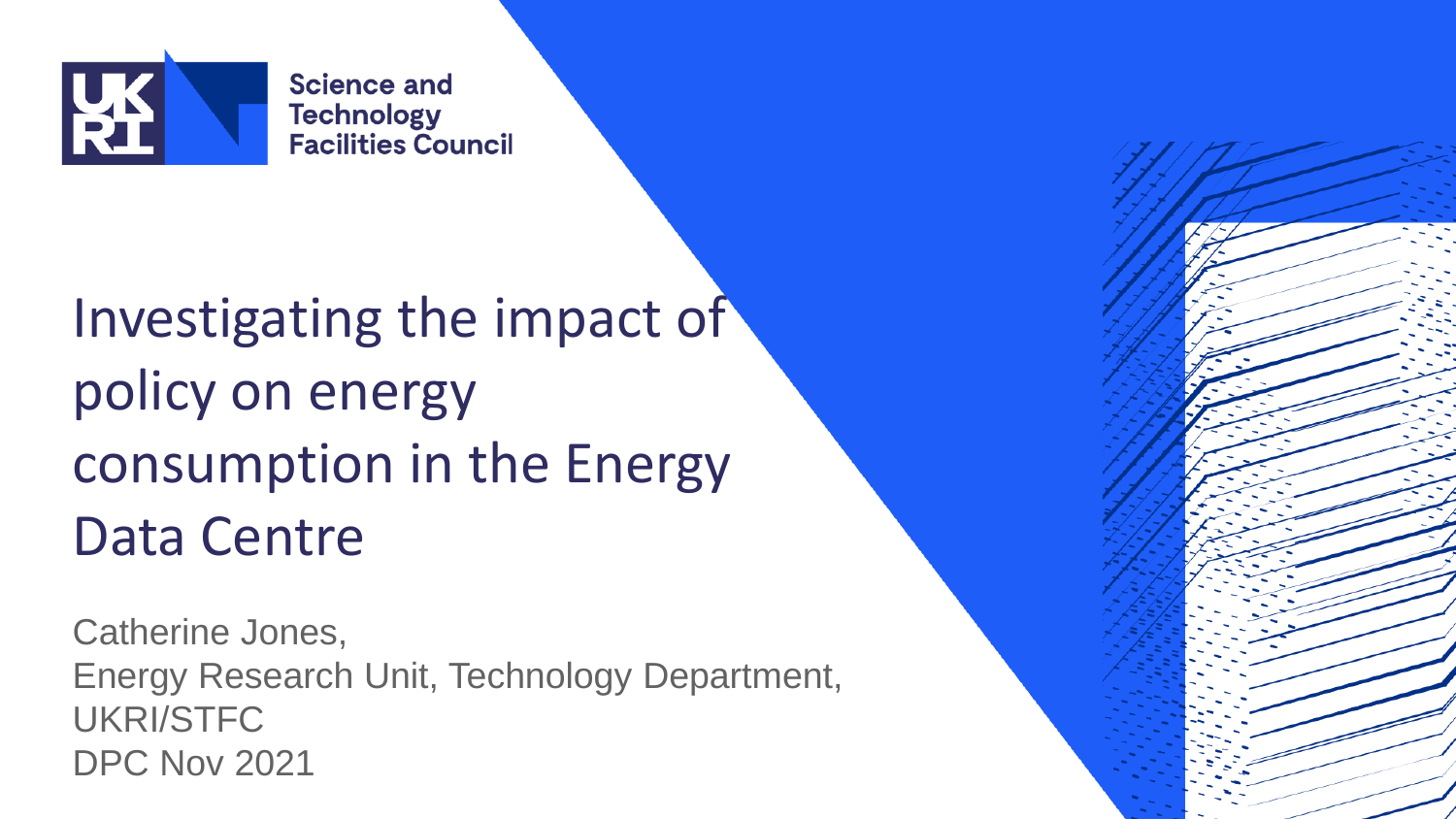# **Energy Data Centre: introduction**

- Part of the UK Energy Research Centre, funded by UKRI
- **UKERC vision: Independent whole systems research for a** sustainable energy future
- EDC collects & disseminates: research data; publications and metadata on energy projects EDC service
- **<u>■ Infrastructure:</u>**

**Science and** Technology **Facilities Council** 

- Small team: 3 FTEs
- **E** Internal systems



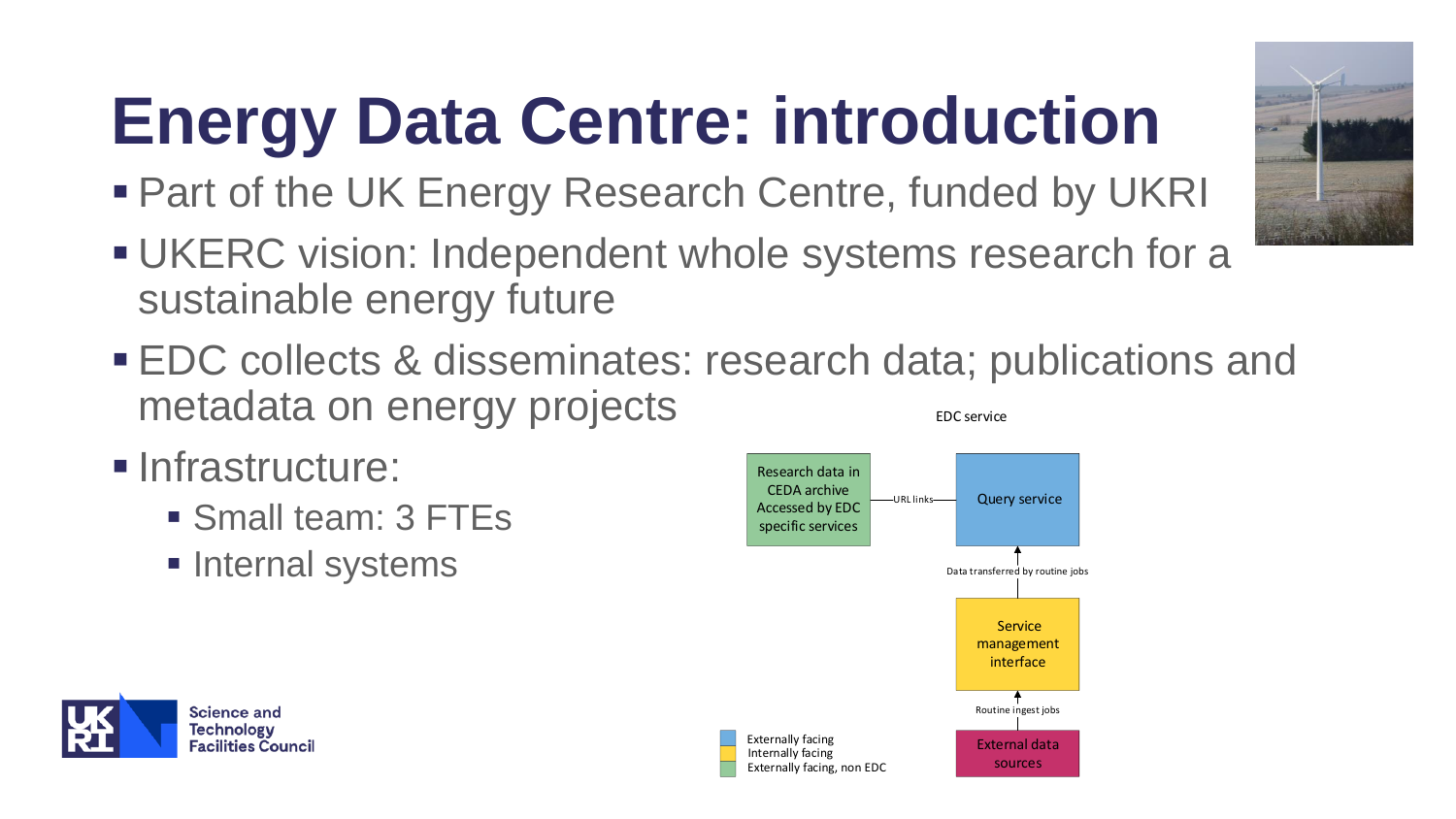### **Internal Project**

### ▪**How does our policy affect our energy usage?**

#### ▪ **Reviewed service aspirations**

**• DPC RAM & TNA DIAGRAM (risk scenarios)** 

#### ▪ **Measured energy usage for routine jobs**

- Dell servers: IPMI tool (standard for sensor data)
- Analysed the outputs did observe changes but very small numbers
- Worked out greenhouse gas emissions for the service
- Also ran new URL checking job





All contributions make a small difference and put together makes a bigger difference.

This is equivalent to average car driving **3280** miles a year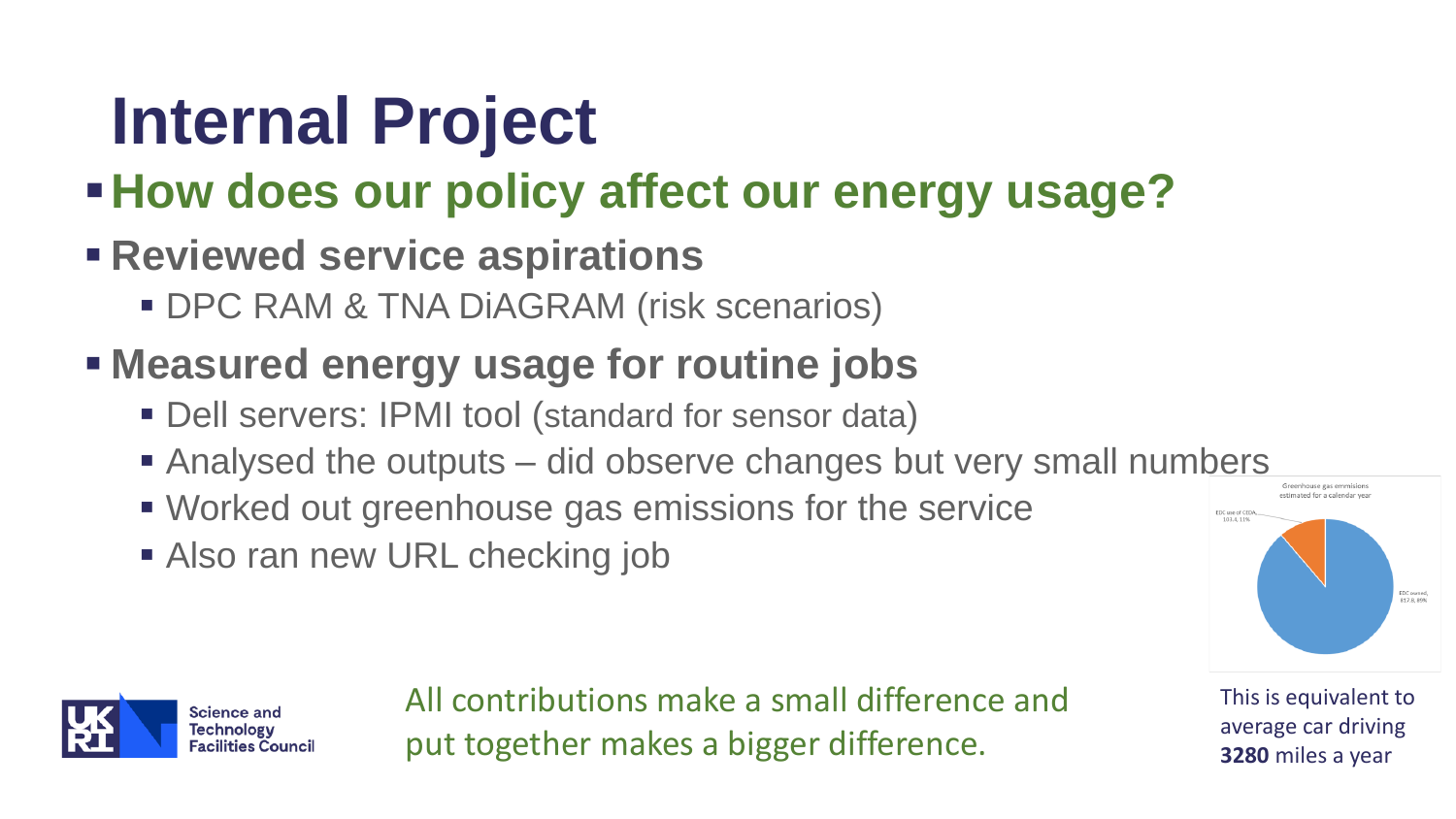## **Routine jobs**

- Ingest and data quality activities (known times)
- Measured baseline when jobs weren't running.
- Able to measure changes in power consumption  $$ very small numbers
- IPMI provides averages in steps: better data quality on jobs that took longer
- Highlighted some jobs which run automatically but don't always do anything if no new records
- Regular URL checking now in place as a result
- Accidentally left the energy data gathering going so now have 8 months worth of data!







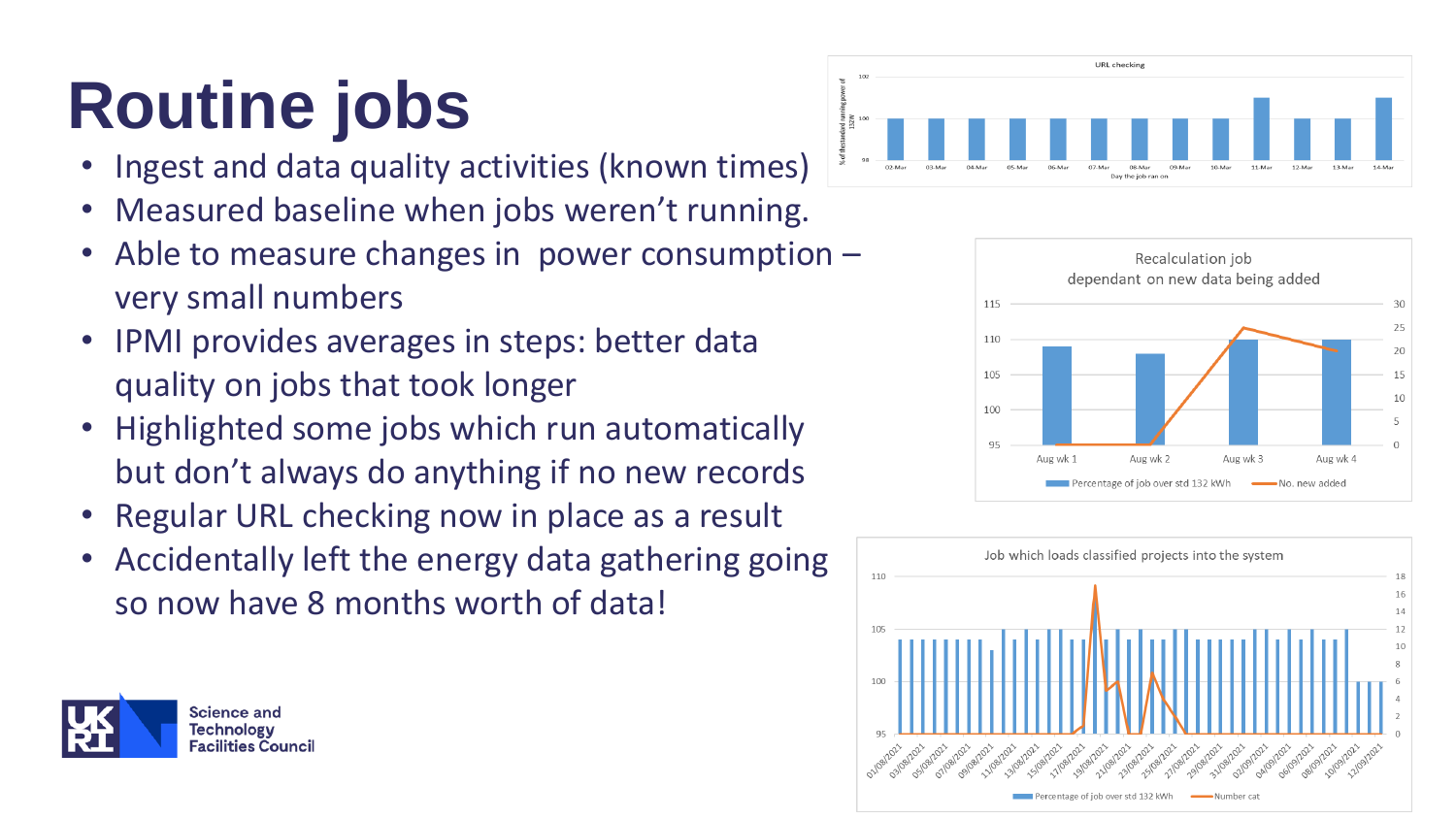### **CEDA Component – research data**



Not very much energy used in this part of the service – as expected. Would increase as data volumes increase. Big computing (cloud/virtual) is more energy efficient than a couple of machines for a particular service



Calculated by working out proportion of storage & compute and knowing total energy consumption on JASMIN. Figures & calculations provided by CEDA staff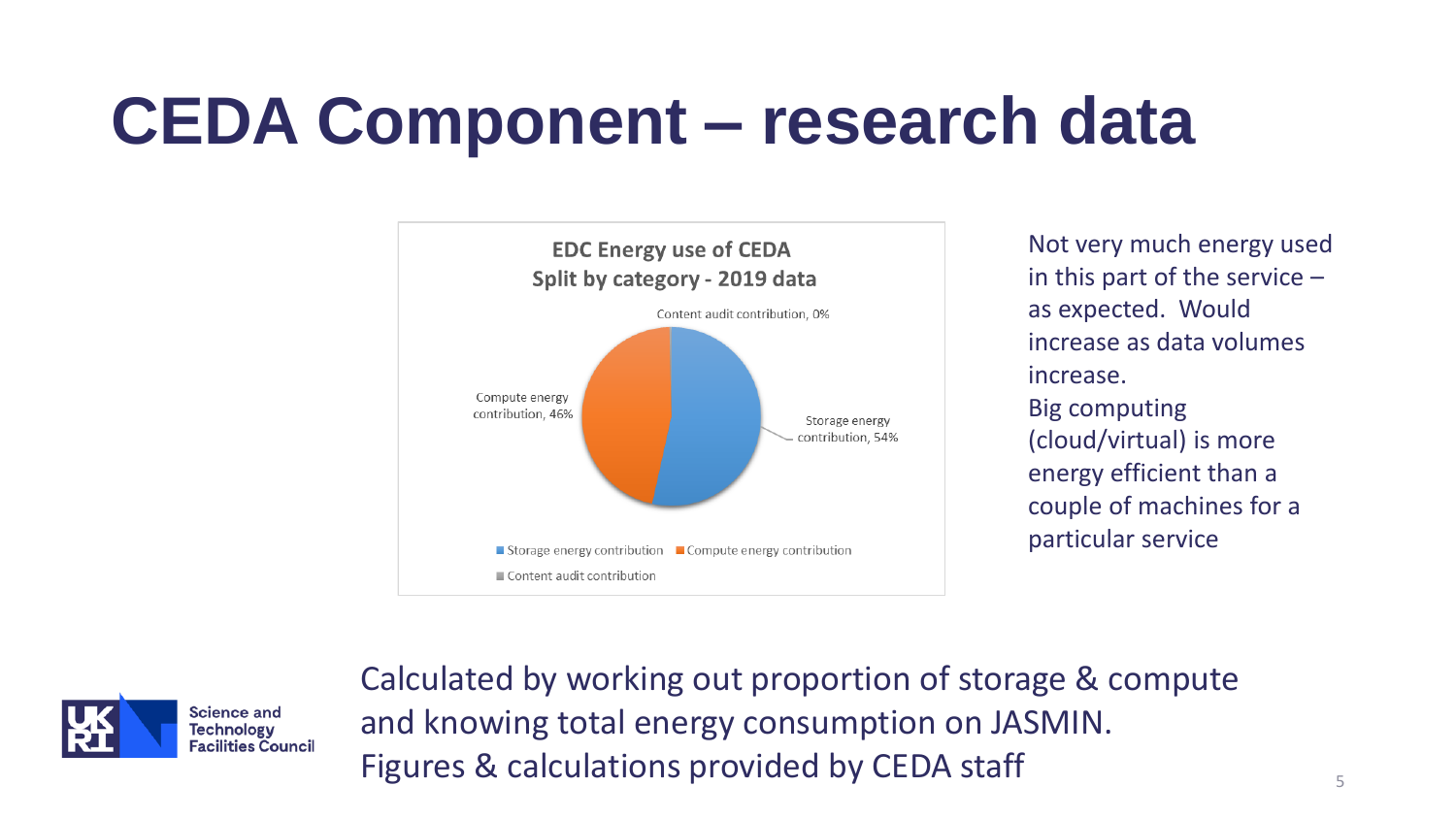### **Risk benefit discussion**



6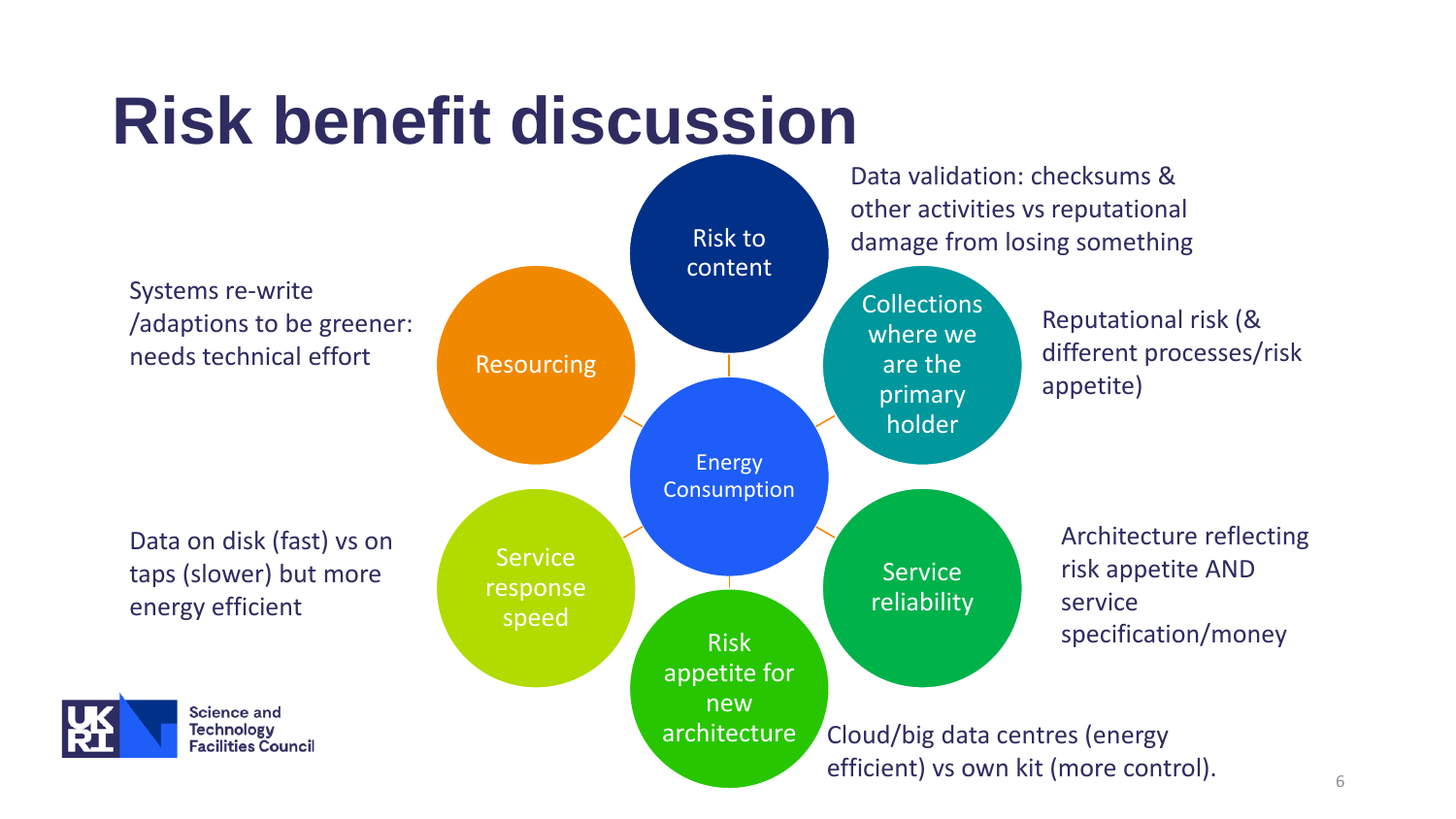### **Conclusions**

- Measured energy consumption of routine jobs (with caveats)
- Some new preservation risk mitigations won't increase energy consumption
- **Demonstrated using large shared resources is more energy** efficient (as expected)
- **EDC** actions:
	- **Reviewed regular jobs**
	- **EXECTE:** Investigate checksums processes on low risk objects
	- **. Investigate greening the web application**
	- Consider risk appetite for the infrastructure





<https://mobile-efficiency-index.com/en/>